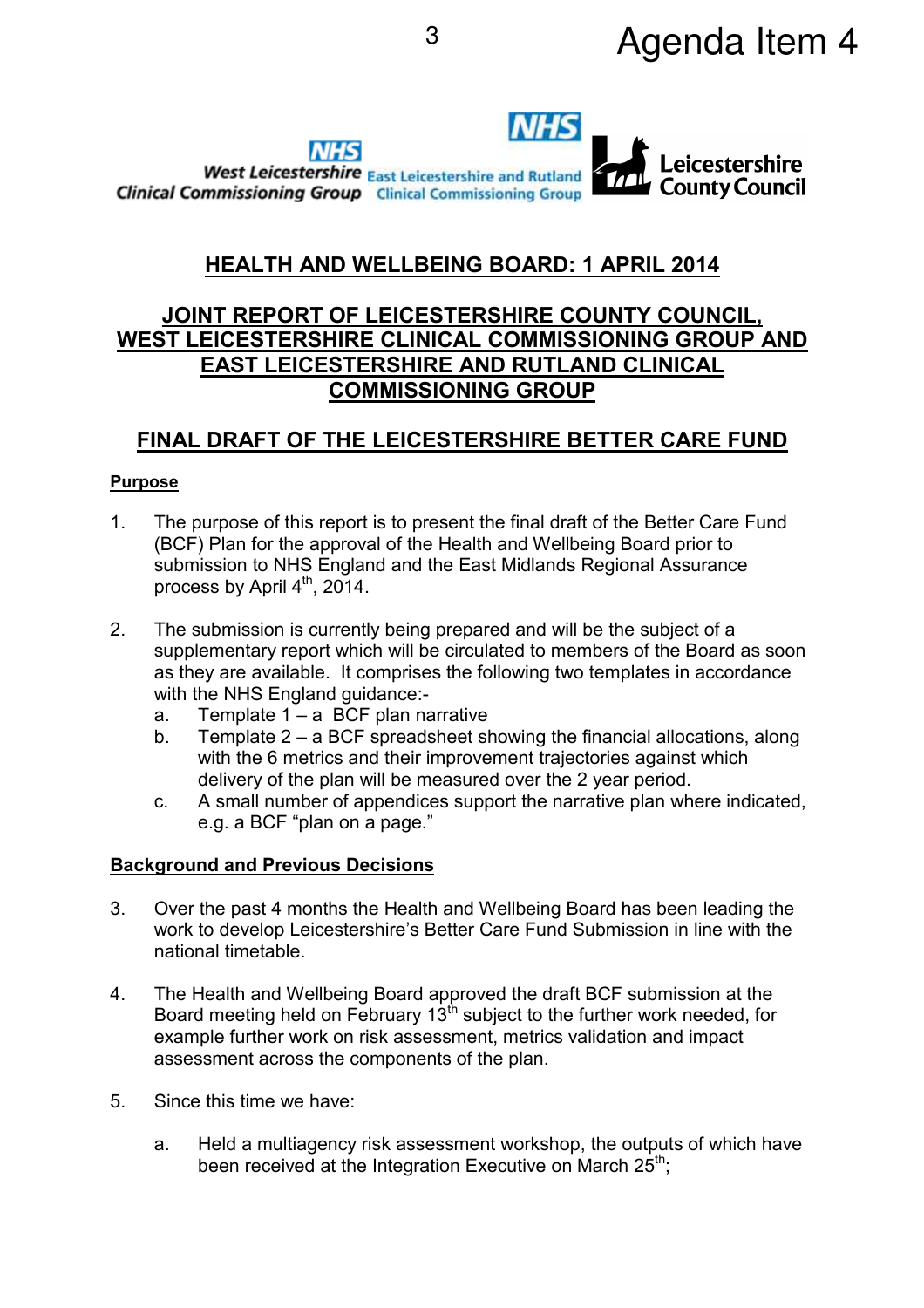- b. Held a public engagement event, which the Health and Wellbeing Board received feedback about at the March 13<sup>th</sup> meeting of the Board;
- c. Held a multiagency impact assessment workshop, the outputs of which have been received at the Integration Executive on March 25<sup>th;</sup>
- d. Received feedback from the East Midlands Regional Assurance process. As indicated verbally at the Health and Wellbeing Board meeting on March  $13<sup>th</sup>$  the regional feedback confirms that Leicestershire had a strong first draft and outlined the areas where further work should be completed. These aligned with our own self assessment, and were to:
	- i. Validate the data in support of the metrics
	- ii. Address the main themes analysed across the region's BCF submissions - e.g. further detail needed for all on: 7 day working, impact on providers, and data integration plans.
- e. Held the first meeting of the Integration Executive, in order to provide additional assurance to the Health and Wellbeing Board about the progress with the BCF plan submission, including:
	- i. How the outputs from items a. to d have been addressed;
	- ii. The programme of work to deliver against the plan with effect from April 1<sup>st</sup>.
- 6. The BCF plan has been fully updated to reflect the outputs of the work completed in items paragraph 5, (items a. to e.) above.
- 7. In order to reflect the decisions of the Integration Executive on March  $25<sup>th</sup>$ , the final BCF submission products will be circulated to all members of the Board on March 26<sup>th</sup>.
- 8. Appendix 1 to this report shows the activities undertaken and governance milestones leading to the submission of the final BCF plan for reference.

#### **Recommendation**

- 9. The Health and Wellbeing Board is recommended to:
	- (a) Approve the BCF plan, subject to the Chief Executive being authorised to make any final amendments agreed by the Board, for onward submission to NHS England and Regional Assurance on April  $4^{\text{th}}$ .
	- (b) Delegate day to day oversight of the delivery of the BCF plan to the Integration Executive in line with the Terms of Reference agreed at the March 2014 meeting, with regular reports on progress via the Health and Wellbeing Board's workplan, including via the routine performance report.

#### **Officer to Contact**

Cheryl Davenport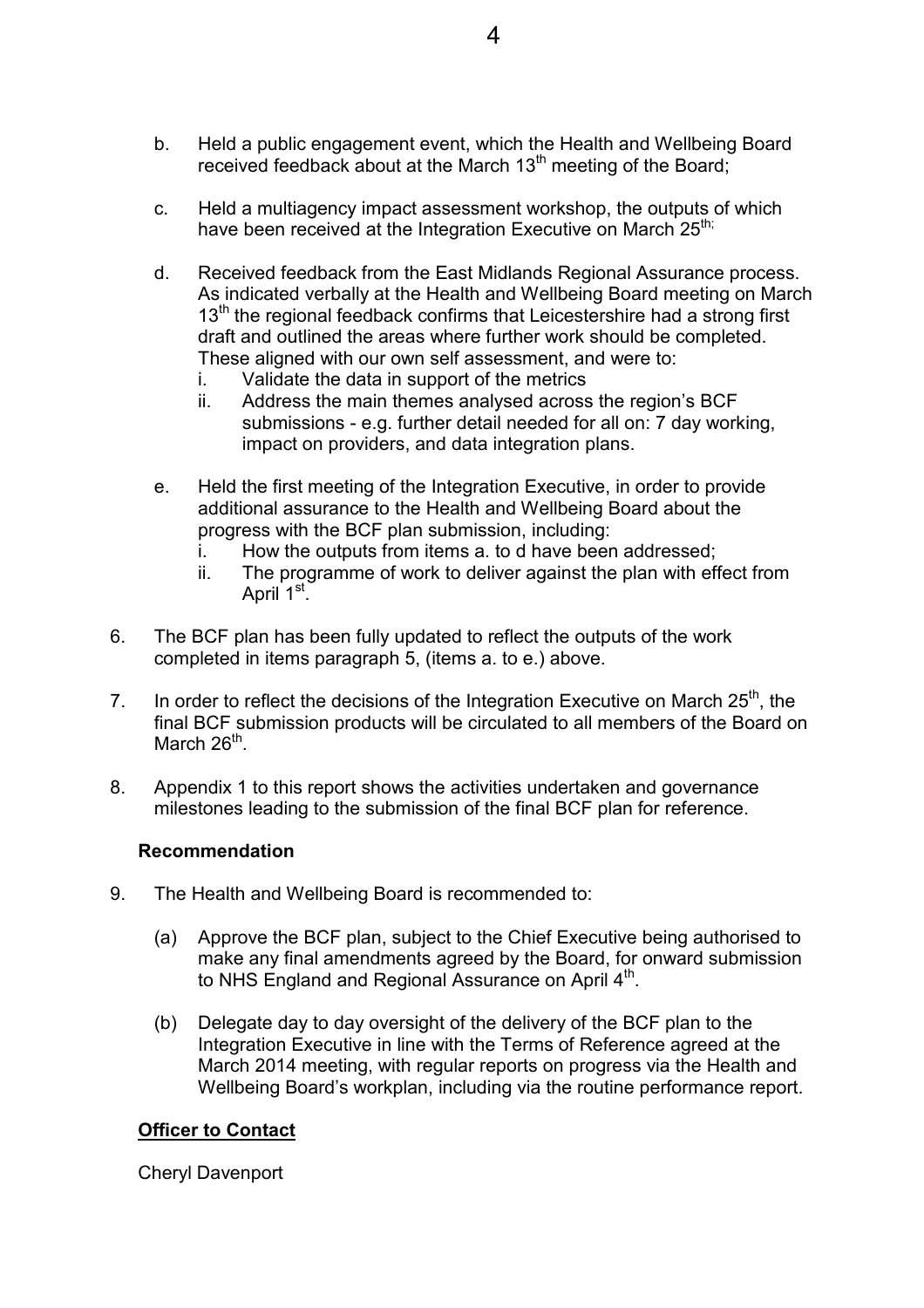Director of Health and Care Integration (Joint Appointment) Cheryl.davenport@leics.gov.uk 0116 305 4212 07770 281610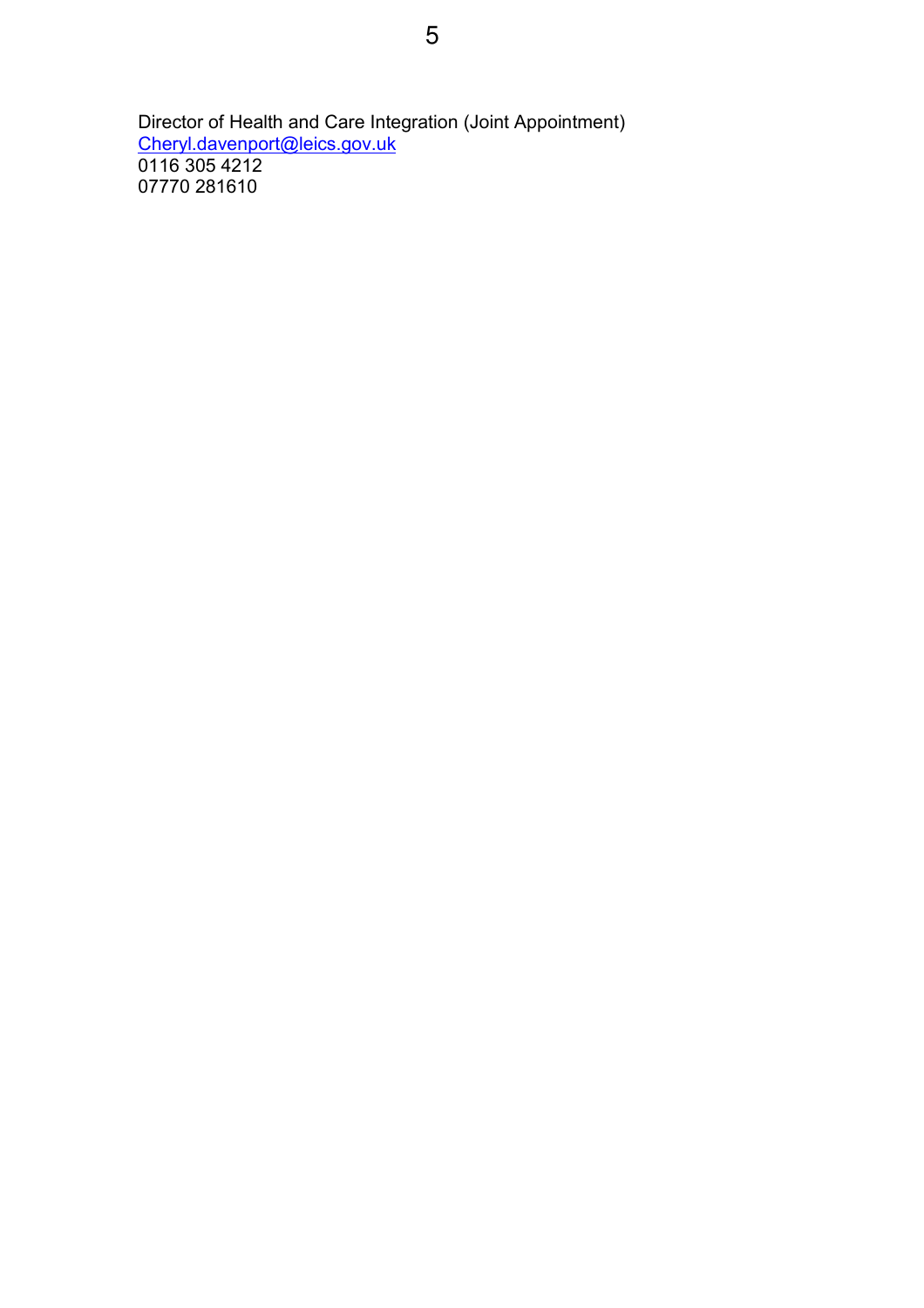#### **APPENDIX 1 BCF MILESTONES**

### **3-20th March - Key Tasks:**

- Impact assessment across all elements of the BCF plan including on  $12<sup>th</sup>$ March AM holding a multi agency impact assessment workshop (includes providers)
- Review of metrics per regional assurance feedback and impact assessment
- Any other actions as needed from regional assurance feedback
- Develop BCF "plan on a page"
- Update BCF plan narrative document.
- Develop programme plan and milestones for the BCF plan
- Finalise principles and a memorandum of understanding for the 2014/15 (section 256) pooled budget
- Meeting with Geoff Rowbotham ref LLR 5 year strategic plan alignment

## **Governance Milestones:**

11<sup>th</sup> March

- East Midlands Health and Wellbeing Programme Leadership Group meeting in Kegworth - will receive outputs of the BCF regional assurance process
- CCG Board Meetings –update paper on BCF assurance on work in progress to finalise the BCF plan

12<sup>th</sup> March

- AM Multi agency impact assessment workshop
- PM Health Overview and Scrutiny Committee Leicestershire County Council BCF Update

 $13^{\text{th}}$  March

• 2pm (Regular) HWB Board Meeting: Agenda includes set up of the Integration Executive, update on progress with the finalisation of the BCF plan , report on outputs of the JHWBS/BCF stakeholder engagement event held on 24<sup>th</sup>

February, and feedback from the East Midlands BCF assurance review. 19<sup>th</sup> March

• Position Statement at Leicestershire County Council's Council Meeting (Mr. White CC)

24<sup>th</sup> March

• BCF covering report to be issued for HWB Board meeting on  $1<sup>st</sup>$  April  $25<sup>th</sup>$  March

• 5pm Inaugural meeting of the Integration Executive

26<sup>th</sup> March

• BCF final draft documents to be issued for HWB Board on 1<sup>st</sup> April 1 April

- 2pm Leicestershire County Council Cabinet Meeting Report on the BCF submission, ahead of HWB Board meeting
- 5pm-6pm Extraordinary Meeting of the Leicestershire HWB Board to discuss and approve the BCF submission, subject to any final amendments needed.

4<sup>th</sup> April

• Submit BCF final plan to NHS England.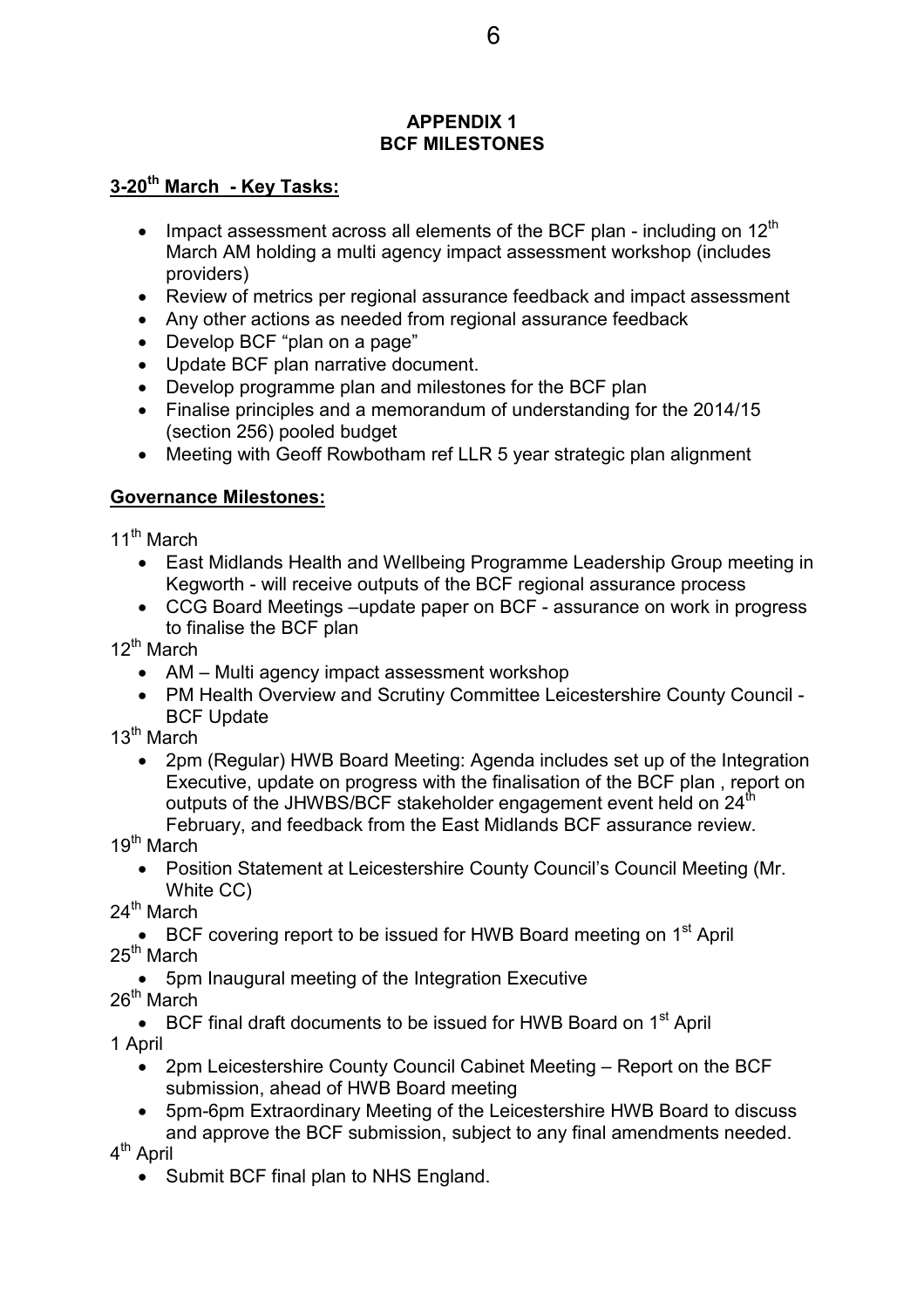8<sup>th</sup> April

- CCG Board Meetings: opportunity for further BCF update which could include:
	- $\circ$  Formal receipt of final BCF submission
	- o Feedback from Integration Executive/HWB Board
	- o Discussion ref BCF programme plan/governance arrangements for 2014/15.

11<sup>th</sup> April

• 11am – All Member Briefing at Leicestershire County Council – BCF Update